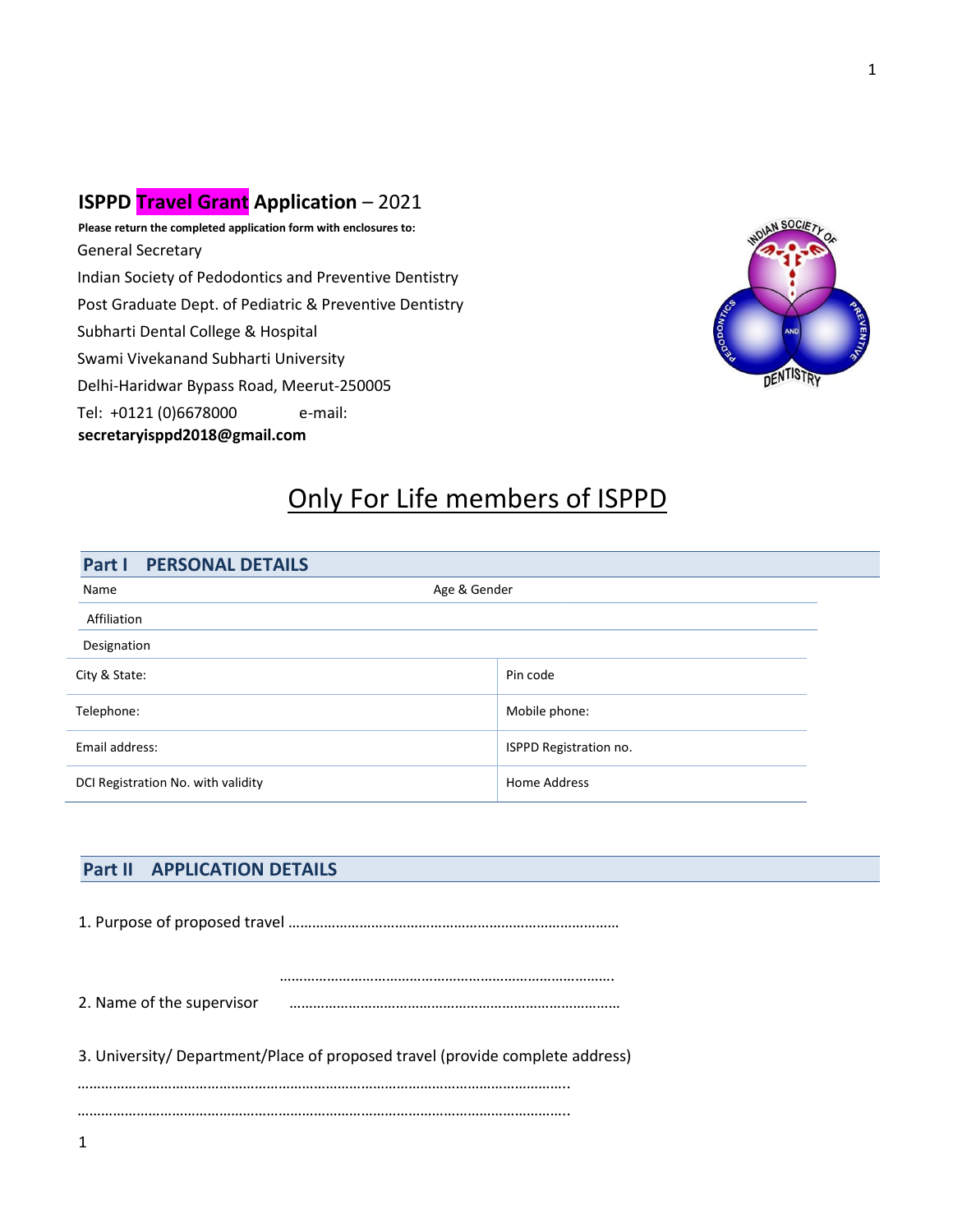……………………………………………………………………………………………………………… 4. Head of the Department/ college of proposed visit

………………………………………………………………………………………………………………

5. Details of cost of proposed travel (pl provide breakup cost eg tickets, registration, accommodation etc):

**Part III** *Travel Information (pl do not disclose the identity of the applicant, his place/department etc. if disclosed, application will be rejected)*

1. Aims of the proposed Travel & expected learning outcomes (max 350 words)

2. Detailed description of Conference/ planned activities of your visit (max 350 words)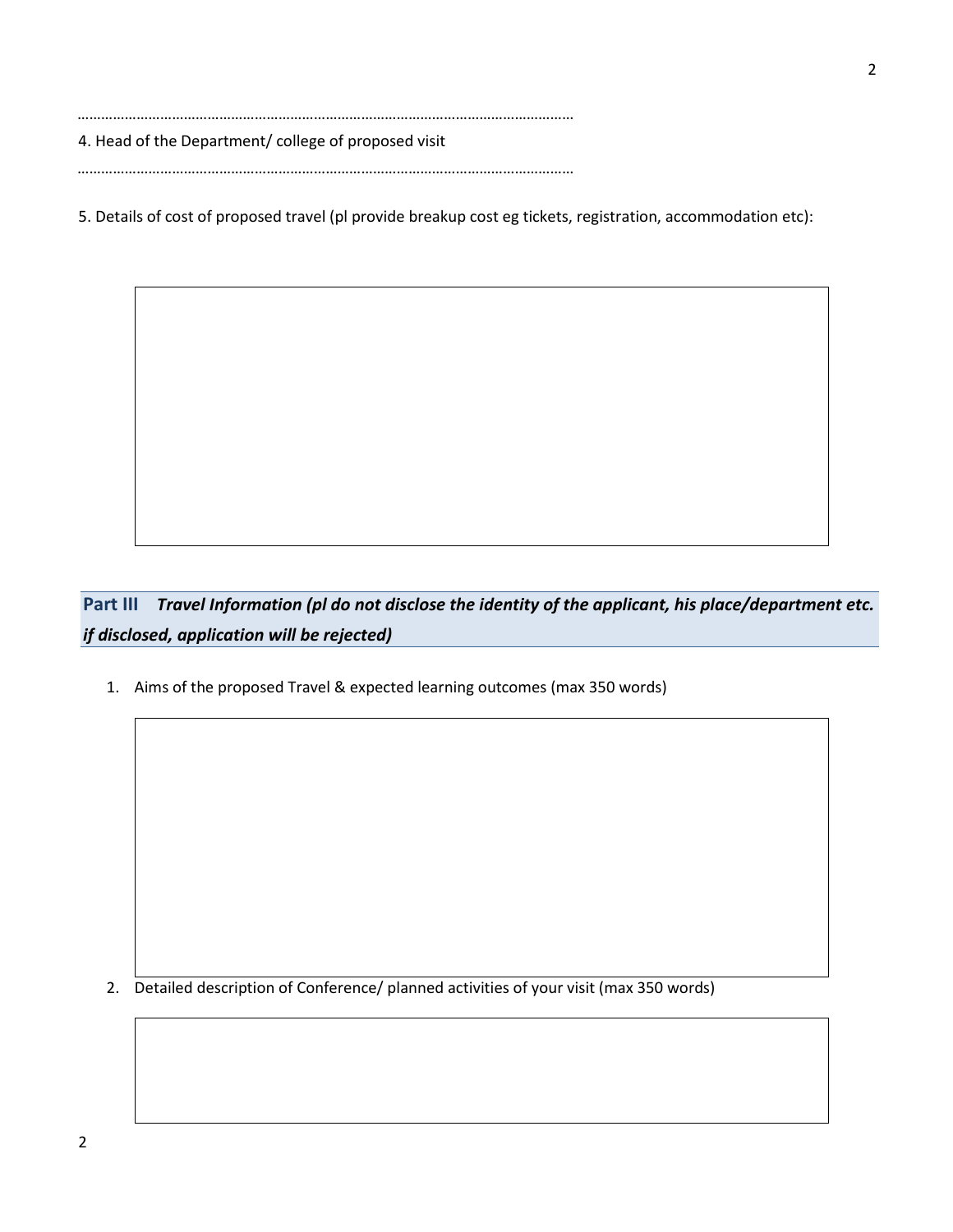3. Name of the supervisor & Head of the Department/ College or Organising Chairman of the planned visit with complete address (including email address & website details)

4. Relevance to your career (max 200 words)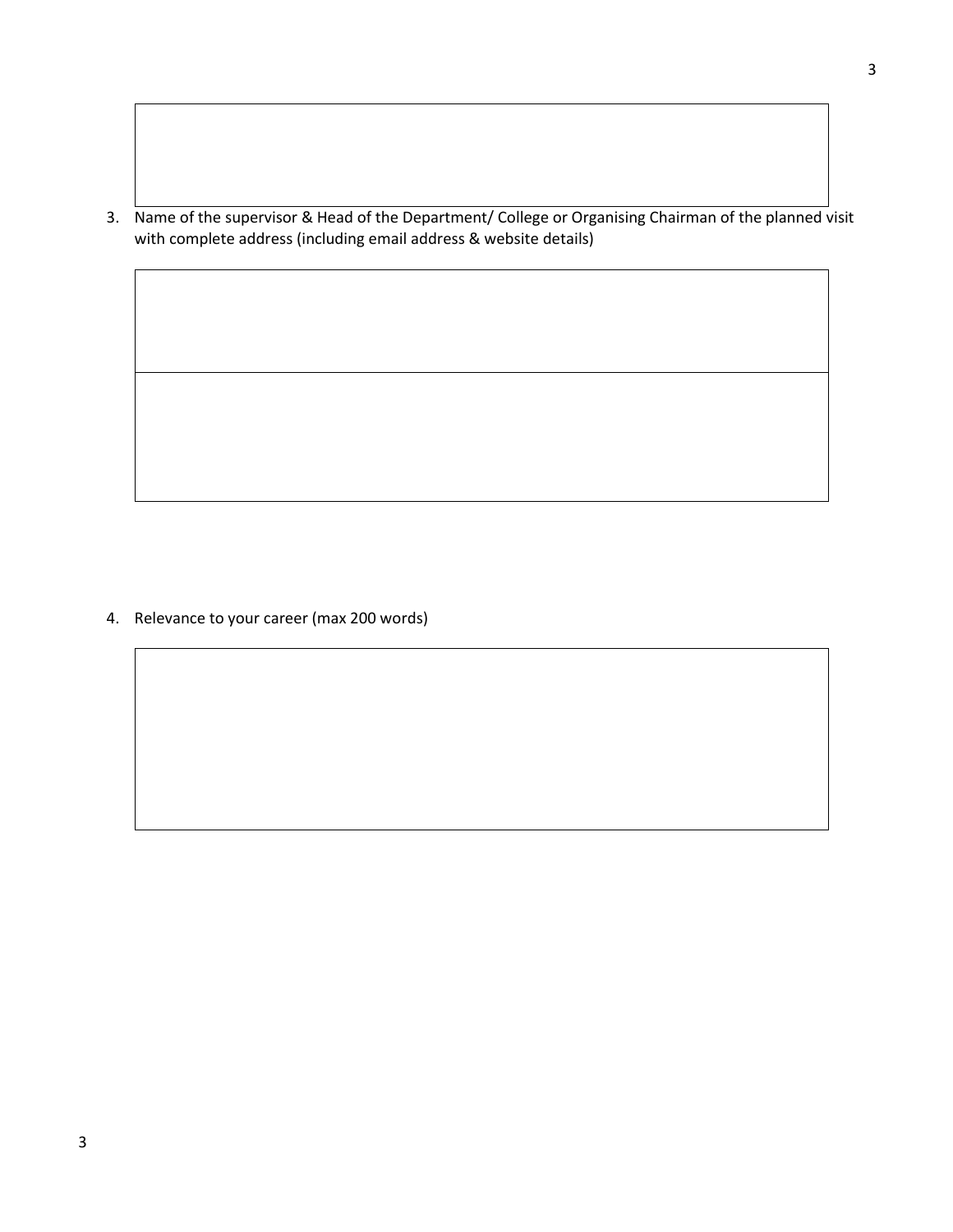5. Dates & duration of the Travel



#### **Enclosures:**

- 1. Detailed CV highlighting your previous professional travel history (max 1000 words)
- 2. Letter of support from the proposed supervisor
- 3. Letter of invitation from the Head of the Department/ College or Organising Chairman of planned visit
- 4. Copy of the DCI registration & ISPPD membership
- 5. Proof of ISPPD Conference/ PG Convention attendance in the last 3 years.

### **Last date for sending applications to the ISPPD HO – 28th February 2022**

There are 02 grants of Rs 50,000/- each. A letter will be issued if your application is selected for the travel grant however money will be released after receipt of your report, which must be submitted to the HO immediately but not later than two months of your travel. . *Pl send your application or report ONLY through mail at secretaryisppd21@gmail.com*

#### **Terms and conditions of the travel grant:**

- 1. The applicant should be a life member of ISPPD for last 3 years & must have attended atleast 2 national events of the society (national conference or PG convention)
- 2. *Pl submit the application in 2 separate folders; folder 1 should have full application duly signed with all enclosures while folder 2 should have ONLY part III of the application (part III points 1-5)*
- 3. Application without all 5 enclosures **will not be** considered for the grant.
- 4. The filled application must be countersigned by HoD (in case the member is a dental faculty) or by a senior member\* of ISPPD (in case the member is HOD or a private practitioner) *Countersigning senior member\* should be senior to the applicant.*